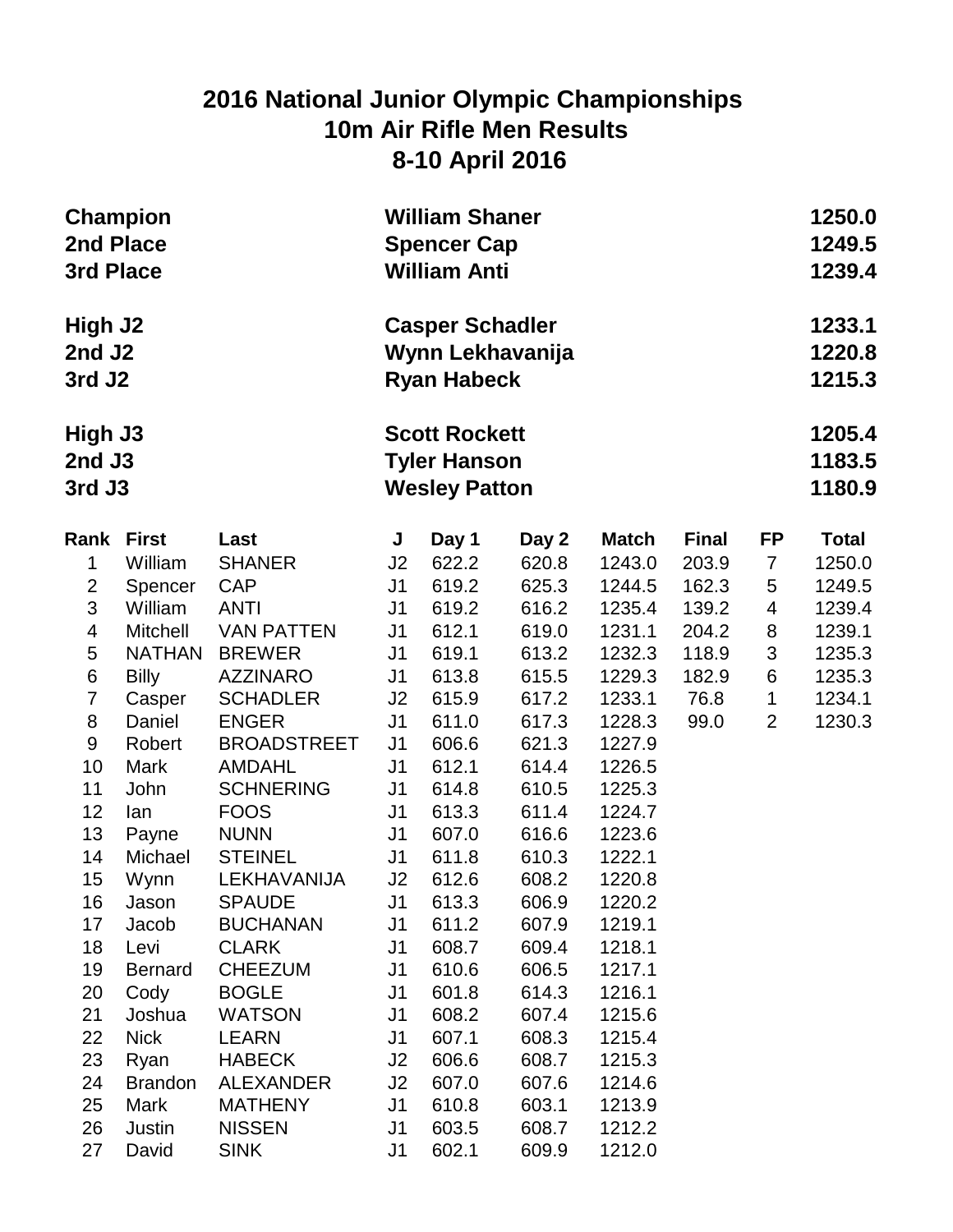| 28 | <b>Brady</b>   | <b>FRIED</b>        | J2             | 604.3 | 607.7 | 1212.0 |
|----|----------------|---------------------|----------------|-------|-------|--------|
| 29 | Michael        | <b>ZANTI</b>        | J2             | 605.3 | 606.7 | 1212.0 |
| 30 | Wyatt          | <b>OPENSHAW</b>     | J2             | 606.1 | 604.8 | 1210.9 |
| 31 | Shelby         | <b>HUBER</b>        | J <sub>1</sub> | 603.8 | 606.1 | 1209.9 |
| 32 | <b>Tanner</b>  | <b>WHITEHEAD</b>    | J2             | 600.4 | 608.1 | 1208.5 |
| 33 | Ryan           | <b>HINSON</b>       | J2             | 604.4 | 603.8 | 1208.2 |
| 34 | Zachary        | <b>SCHMIDT</b>      | J <sub>1</sub> | 602.7 | 605.4 | 1208.1 |
| 35 | Emiliano       | CONCHA-TORO         | J <sub>1</sub> | 609.6 | 598.5 | 1208.1 |
| 36 | <b>Nate</b>    | <b>PETERSON</b>     | J2             | 603.6 | 602.1 | 1205.7 |
| 37 | <b>Scott</b>   | <b>ROCKETT</b>      | J3             | 598.9 | 606.5 | 1205.4 |
| 38 | <b>Justin</b>  | <b>KLEINHANS</b>    | J2             | 599.4 | 605.6 | 1205.0 |
| 39 | Ethan          | <b>COOK</b>         | J <sub>1</sub> | 602.5 | 601.7 | 1204.2 |
| 40 | Dakota         | <b>SPIVEY</b>       | J <sub>1</sub> | 601.8 | 602.3 | 1204.1 |
| 41 | Anthony        | <b>JACKSON</b>      | J <sub>1</sub> | 604.6 | 599.5 | 1204.1 |
| 42 | <b>RICK</b>    | <b>ARNOLD</b>       | J <sub>1</sub> | 601.0 | 602.3 | 1203.3 |
| 43 | Spencer        | <b>JACOBS</b>       | J <sub>1</sub> | 601.0 | 601.8 | 1202.8 |
| 44 | Lucas          | <b>GILLILAND</b>    | J <sub>1</sub> | 603.9 | 598.3 | 1202.2 |
| 45 | <b>Braeden</b> | <b>STAHELI</b>      | J <sub>1</sub> | 600.8 | 600.3 | 1201.1 |
| 46 | Eric           | <b>SLOAN</b>        | J <sub>1</sub> | 603.4 | 597.4 | 1200.8 |
| 47 | <b>Jack</b>    | <b>ANDERSON</b>     | J <sub>1</sub> | 599.1 | 601.4 | 1200.5 |
| 48 | Alec           | <b>PATAJO</b>       | J2             | 601.4 | 598.7 | 1200.1 |
| 49 | Zach           | <b>EISENBERG</b>    | J <sub>1</sub> | 602.8 | 596.9 | 1199.7 |
| 50 | <b>Nick</b>    | <b>KANELLIS</b>     | J <sub>1</sub> | 602.4 | 596.5 | 1198.9 |
| 51 | Alex           | <b>GESTL</b>        | J <sub>1</sub> | 597.0 | 601.7 | 1198.7 |
| 52 | Andrew         | <b>SOLOMONIDES</b>  | J <sub>1</sub> | 600.3 | 598.4 | 1198.7 |
| 53 | <b>Nash</b>    | <b>RICHARDSON</b>   | J <sub>1</sub> | 598.2 | 599.9 | 1198.1 |
| 54 | <b>Jarrett</b> | <b>LASH</b>         | J2             | 601.0 | 596.6 | 1197.6 |
| 55 | Matt           | <b>DOREY</b>        | J <sub>1</sub> | 597.5 | 599.9 | 1197.4 |
| 56 | Caleb          | <b>BURNOSKY</b>     | J <sub>1</sub> | 601.0 | 596.4 | 1197.4 |
| 57 | Thomas         | <b>SARANT</b>       | J <sub>1</sub> | 590.8 | 606.5 | 1197.3 |
| 58 | Morgan         | <b>LONG</b>         | J <sub>1</sub> | 600.6 | 596.6 | 1197.2 |
| 59 | Jared          | <b>MINOR</b>        | J1             | 596.0 | 601.0 | 1197.0 |
| 60 | Caleb          | <b>MOXLEY</b>       | J <sub>1</sub> | 598.3 | 598.7 | 1197.0 |
| 61 | Jared          | <b>DESROSIERS</b>   | J1             | 598.7 | 598.1 | 1196.8 |
| 62 | Jordan         | <b>WILLIAMS</b>     | J2             | 601.3 | 595.4 | 1196.7 |
| 63 | Sam            | <b>PAYNE</b>        | J2             | 596.1 | 600.3 | 1196.4 |
| 64 | Alex           | <b>MUZZIOLI</b>     | J <sub>1</sub> | 595.1 | 601.1 | 1196.2 |
| 65 | Logan          | <b>HANSCOM</b>      | J <sub>1</sub> | 600.7 | 595.3 | 1196.0 |
| 66 | Elijah         | <b>LARIMER</b>      | J <sub>1</sub> | 602.0 | 594.0 | 1196.0 |
| 67 | Cody           | <b>SANCHEZ</b>      | J <sub>1</sub> | 598.2 | 597.2 | 1195.4 |
| 68 | Austin         | <b>MCBRIDE</b>      | J2             | 598.4 | 596.6 | 1195.0 |
| 69 | Matthew        | <b>LAZARSKI</b>     | J2             | 602.1 | 591.9 | 1194.0 |
| 70 | Kaden          | <b>PROFIT</b>       | J <sub>1</sub> | 598.1 | 595.7 | 1193.8 |
| 71 | <b>Brett</b>   | <b>CHRISTIANSON</b> | J2             | 595.6 | 597.7 | 1193.3 |
| 72 | Luke           | <b>CIANCIOLO</b>    | J <sub>1</sub> | 597.5 | 595.7 | 1193.2 |
| 73 | <b>PETER</b>   | <b>FIORI</b>        | J2             | 604.4 | 588.8 | 1193.2 |
| 74 | Joseph         | <b>HOOVER</b>       | J1             | 599.5 | 593.2 | 1192.7 |
| 75 | <b>Ricky</b>   | <b>MILLER</b>       | J2             | 603.2 | 589.1 | 1192.3 |
|    |                |                     |                |       |       |        |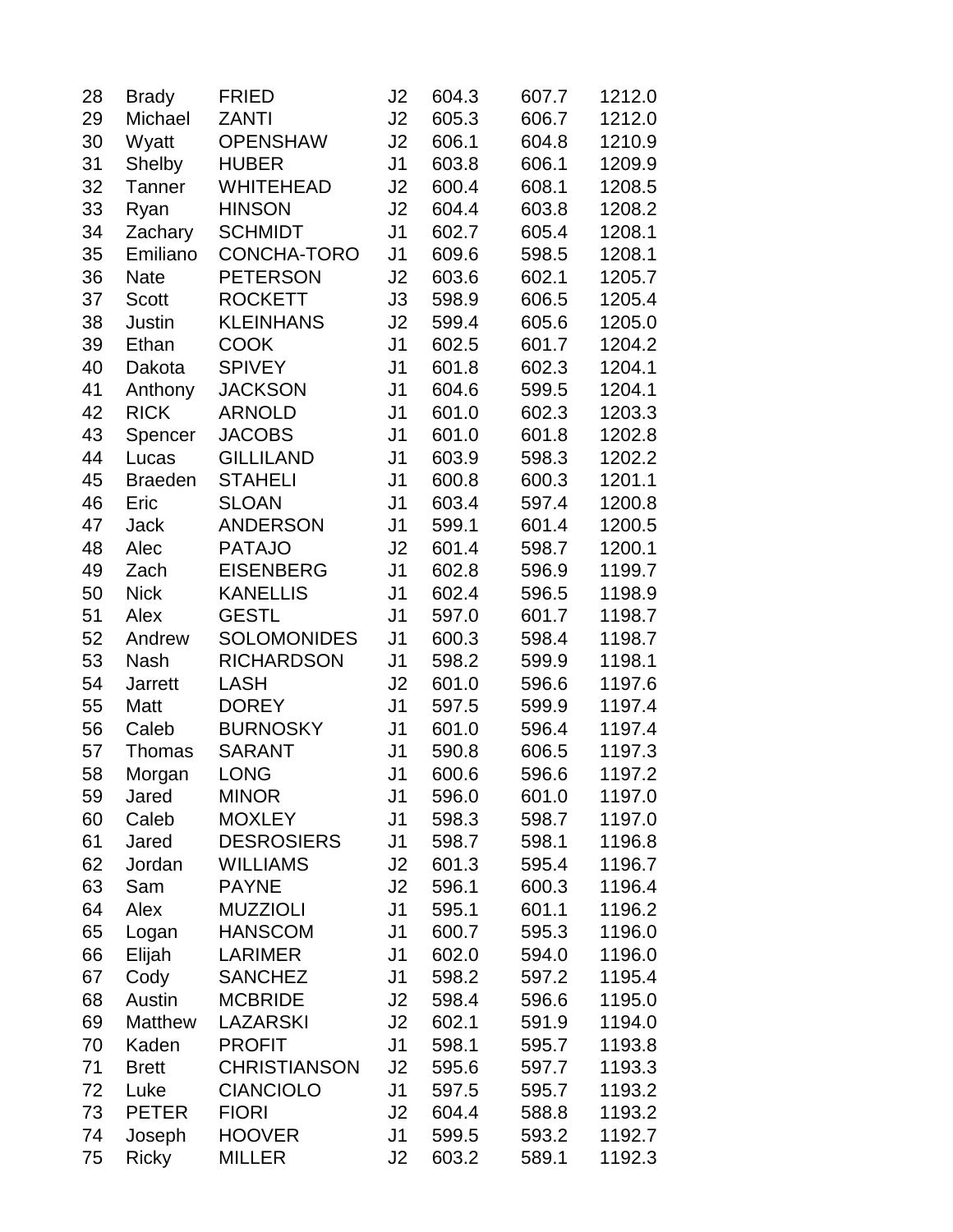| 76  | <b>Tyler</b>    | <b>HORN</b>        | J2             | 594.9 | 597.3 | 1192.2 |
|-----|-----------------|--------------------|----------------|-------|-------|--------|
| 77  | Liam            | <b>EBERHART</b>    | J1             | 588.5 | 602.9 | 1191.4 |
| 78  | Glen            | <b>LAUZON</b>      | J <sub>1</sub> | 594.7 | 596.3 | 1191.0 |
| 79  | Cullen          | <b>WARGO</b>       | J <sub>1</sub> | 602.2 | 588.6 | 1190.8 |
| 80  | <b>Brandon</b>  | <b>BRYER</b>       | J1             | 597.8 | 592.0 | 1189.8 |
| 81  | Norman          | <b>LILYERD</b>     | J2             | 589.2 | 599.8 | 1189.0 |
| 82  | Luke            | <b>MASSIE</b>      | J <sub>1</sub> | 590.9 | 597.8 | 1188.7 |
| 83  | John            | <b>HIRSCH</b>      | J <sub>1</sub> | 597.0 | 591.1 | 1188.1 |
| 84  | <b>Ben</b>      | <b>WASSYNGER</b>   | J2             | 591.3 | 595.6 | 1186.9 |
| 85  | David           | <b>TURNER</b>      | J <sub>1</sub> | 593.6 | 592.7 | 1186.3 |
| 86  | Colin           | <b>SCOTT</b>       | J <sub>1</sub> | 596.3 | 589.3 | 1185.6 |
| 87  | <b>Ben</b>      | <b>GATIE</b>       | J2             | 591.9 | 593.4 | 1185.3 |
| 88  | <b>RYAN</b>     | <b>OGASAWARA</b>   | J <sub>1</sub> | 591.9 | 592.1 | 1184.0 |
| 89  | John            | <b>PETERSON</b>    | J2             | 599.5 | 584.5 | 1184.0 |
| 90  | Tobin           | <b>SANCTUARY</b>   | J <sub>1</sub> | 587.8 | 595.9 | 1183.7 |
| 91  | <b>Tyler</b>    | <b>HANSON</b>      | J3             | 585.1 | 598.4 | 1183.5 |
| 92  | <b>Bryan</b>    | <b>WILES</b>       | J <sub>1</sub> | 596.1 | 587.2 | 1183.3 |
| 93  | Daniel          | <b>SHANEBROOK</b>  | J <sub>1</sub> | 590.6 | 591.8 | 1182.4 |
| 94  | Jared           | <b>RICE</b>        | J1             | 592.0 | 590.2 | 1182.2 |
| 95  | Clayton         | <b>HANSON</b>      | J <sub>2</sub> | 586.3 | 595.9 | 1182.2 |
| 96  | <b>DYLAN</b>    | <b>VODZAK</b>      | J1             | 591.8 | 590.3 | 1182.1 |
| 97  | <b>Scott</b>    | <b>CONDO</b>       | J <sub>2</sub> | 589.4 | 592.5 | 1181.9 |
| 98  | Aaron           | <b>FLOWERS</b>     | J1             | 592.2 | 589.7 | 1181.9 |
| 99  | <b>Travis</b>   | <b>STOCKTON</b>    | J2             | 588.6 | 593.0 | 1181.6 |
| 100 | Wesley          | <b>PATTON</b>      | J3             | 586.0 | 594.9 | 1180.9 |
| 101 | <b>Nicholas</b> | <b>BORELLE</b>     | J <sub>1</sub> | 588.8 | 591.5 | 1180.3 |
| 102 | <b>Riley</b>    | <b>RELOZA</b>      | J <sub>2</sub> | 595.4 | 584.8 | 1180.2 |
| 103 | Mason           | <b>HAMILTON</b>    | J2             | 584.8 | 595.0 | 1179.8 |
| 104 | Keegan          | <b>MILLER</b>      | J <sub>1</sub> | 587.0 | 592.8 | 1179.8 |
| 105 | <b>Isaac</b>    | <b>WHITAKER</b>    | J <sub>1</sub> | 582.7 | 596.9 | 1179.6 |
| 106 | Seth            | <b>FRANKLIN</b>    | J <sub>1</sub> | 588.6 | 591.0 | 1179.6 |
| 107 | Matt            | <b>PEMBERTON</b>   | J2             | 589.8 | 589.5 | 1179.3 |
| 108 | John            | <b>YARDE</b>       | J1             | 587.2 | 591.7 | 1178.9 |
| 109 | Seth            | <b>STRAYER</b>     | J1             | 593.4 | 585.5 | 1178.9 |
| 110 | John            | <b>PARKS</b>       | J2             | 596.9 | 581.2 | 1178.1 |
| 111 | James           | <b>HENDERSON</b>   | J <sub>1</sub> | 586.2 | 591.9 | 1178.1 |
| 112 | Shaylor         | <b>HAWKINS</b>     | J <sub>1</sub> | 598.3 | 579.8 | 1178.1 |
| 113 | <b>Marcus</b>   | <b>MOJICA</b>      | J2             | 589.5 | 588.4 | 1177.9 |
| 114 | Michael         | <b>HAGESTAD</b>    | J2             | 591.8 | 586.1 | 1177.9 |
| 115 | Michael         | <b>DIETZ</b>       | J2             | 592.6 | 585.2 | 1177.8 |
| 116 | Hunter          | <b>BLANKENSHIP</b> | J2             | 596.2 | 581.5 | 1177.7 |
| 117 | <b>Mark</b>     | <b>MEYERAAN</b>    | J <sub>1</sub> | 586.5 | 590.3 | 1176.8 |
| 118 | Jacob           | <b>VAAGEN</b>      | J3             | 589.7 | 587.1 | 1176.8 |
| 119 | Kyle            | <b>CLAYTON</b>     | J <sub>1</sub> | 590.9 | 585.8 | 1176.7 |
| 120 | Nathan          | <b>TAYLOR</b>      | J1             | 582.3 | 593.7 | 1176.0 |
| 121 | Christian       | <b>WILLIAMS</b>    | J2             | 587.4 | 588.5 | 1175.9 |
| 122 | Zachary         | <b>FAUSNAUGH</b>   | J1             | 590.8 | 585.0 | 1175.8 |
| 123 | Kyle            | <b>ORDILLE</b>     | J1             | 589.5 | 585.8 | 1175.3 |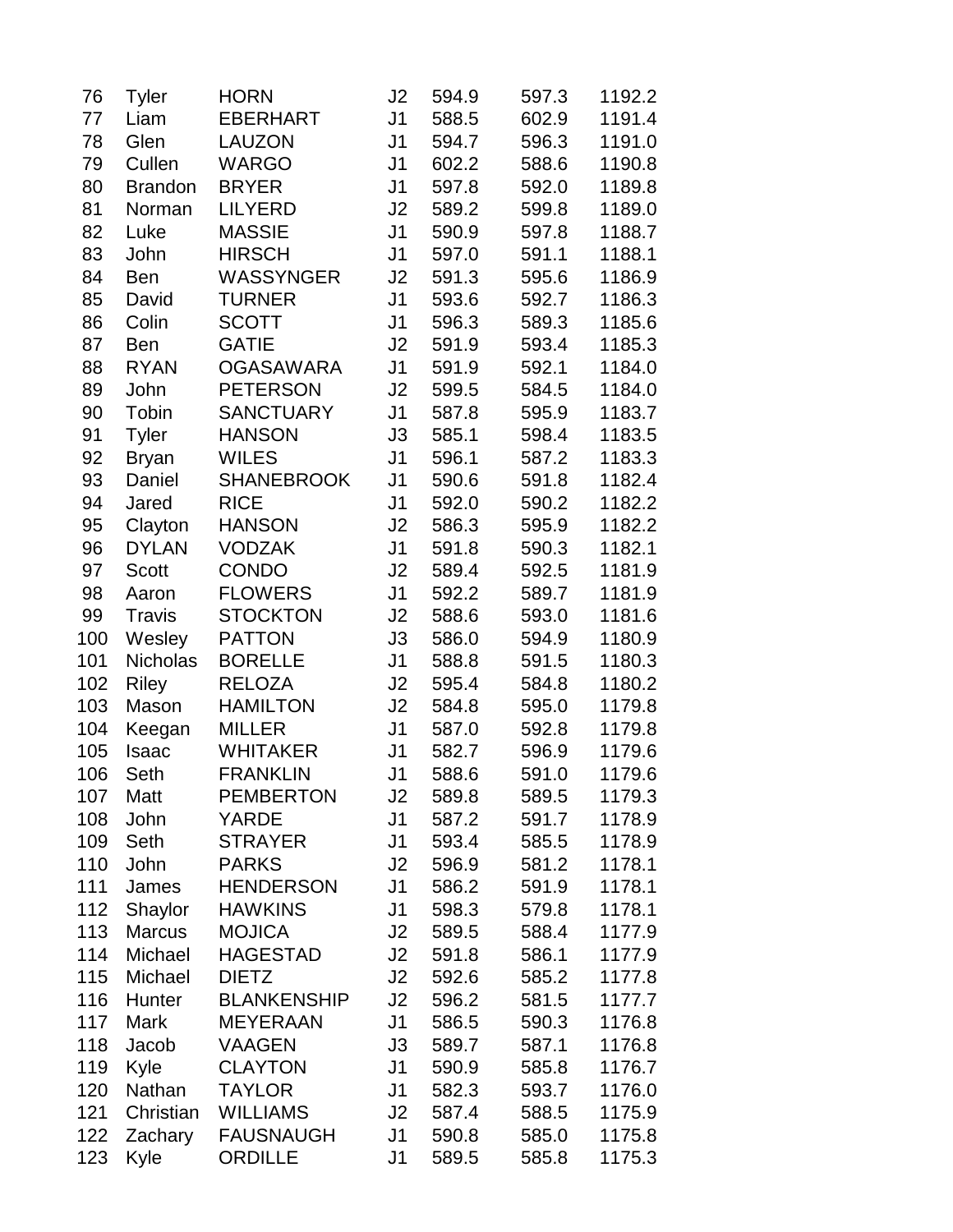| 124 | Nathanel       | <b>FREEMAN</b>     | J1             | 583.5 | 591.7 | 1175.2 |
|-----|----------------|--------------------|----------------|-------|-------|--------|
| 125 | Matthew        | <b>SANCHEZ</b>     | J3             | 585.7 | 589.5 | 1175.2 |
| 126 | Zach           | <b>RITCHEY</b>     | J <sub>1</sub> | 584.4 | 590.7 | 1175.1 |
| 127 | William        | <b>DAVIDSON</b>    | J <sub>1</sub> | 588.1 | 586.7 | 1174.8 |
| 128 | Ryan           | <b>BURDICK</b>     | J <sub>2</sub> | 601.4 | 573.4 | 1174.8 |
| 129 | <b>Brandon</b> | <b>MACH</b>        | J2             | 581.6 | 593.1 | 1174.7 |
| 130 | <b>NEIL</b>    | <b>ALIVENTI</b>    | J <sub>1</sub> | 584.5 | 589.8 | 1174.3 |
| 131 | Aron           | <b>TINTER</b>      | J2             | 585.2 | 589.1 | 1174.3 |
| 132 | Matthew        | <b>LIAO</b>        | J2             | 581.7 | 592.1 | 1173.8 |
| 133 | Zachery        | <b>BEENE</b>       | J <sub>1</sub> | 587.3 | 586.1 | 1173.4 |
| 134 | Freeman        | <b>HAWKER</b>      | J2             | 585.7 | 587.6 | 1173.3 |
| 135 | <b>Tyler</b>   | <b>GLYNN</b>       | J <sub>1</sub> | 593.4 | 579.8 | 1173.2 |
| 136 | Mason          | <b>MAYSTROVICH</b> | J <sub>2</sub> | 584.3 | 588.7 | 1173.0 |
| 137 | Aidan          | <b>MADDOX</b>      | J <sub>2</sub> | 586.5 | 585.6 | 1172.1 |
| 138 | Wade           | <b>RICHARDS</b>    | J2             | 593.0 | 578.7 | 1171.7 |
| 139 | William        | <b>MARCINIAK</b>   | J <sub>1</sub> | 590.5 | 581.2 | 1171.7 |
| 140 | Luke           | <b>ROCHFORD</b>    | J2             | 590.8 | 580.8 | 1171.6 |
| 141 | <b>Matthew</b> | <b>COOPER</b>      | J <sub>1</sub> | 593.0 | 578.4 | 1171.4 |
| 142 | Austin         | <b>HENDRICKS</b>   | J <sub>2</sub> | 585.7 | 585.2 | 1170.9 |
| 143 | Nathan         | CAI                | J <sub>2</sub> | 587.2 | 583.7 | 1170.9 |
| 144 | Philip         | <b>BECKER</b>      | J3             | 585.9 | 584.5 | 1170.4 |
| 145 | Kyle           | <b>KUTZ</b>        | J3             | 578.3 | 591.9 | 1170.2 |
| 146 | Benjamin       | <b>PACEK</b>       | J <sub>1</sub> | 584.4 | 585.4 | 1169.8 |
| 147 | <b>Tyler</b>   | <b>LEFEBVRE</b>    | J <sub>1</sub> | 589.7 | 579.7 | 1169.4 |
| 148 | <b>Brendan</b> | <b>SEITZ</b>       | J2             | 579.3 | 589.3 | 1168.6 |
| 149 | Jaime          | <b>ESCOBAR</b>     | J <sub>1</sub> | 580.3 | 586.8 | 1167.1 |
| 150 | Wyatt          | <b>COOPER</b>      | J2             | 586.7 | 580.3 | 1167.0 |
| 151 | <b>EVAN</b>    | <b>EBESU</b>       | J2             | 586.4 | 579.9 | 1166.3 |
| 152 | Conner         | <b>JOACHIM</b>     | J2             | 593.6 | 571.4 | 1165.0 |
| 153 | Matt           | <b>STAGG</b>       | J <sub>2</sub> | 584.8 | 580.0 | 1164.8 |
| 154 | <b>Miles</b>   | <b>PATTON</b>      | J <sub>1</sub> | 590.5 | 574.1 | 1164.6 |
| 155 | Chris          | <b>HITSHEW</b>     | J1             | 580.1 | 582.6 | 1162.7 |
| 156 | Dalton         | <b>STOVES</b>      | J <sub>1</sub> | 571.6 | 590.1 | 1161.7 |
| 157 | Andrew         | <b>PHAM</b>        | J2             | 577.8 | 583.6 | 1161.4 |
| 158 | Greg           | <b>DAVIS</b>       | J2             | 576.5 | 584.8 | 1161.3 |
| 159 | Tadek          | <b>KOSMAL</b>      | J2             | 585.2 | 575.8 | 1161.0 |
| 160 | Kasy           | <b>KITCHEYAN</b>   | J2             | 586.4 | 574.6 | 1161.0 |
| 161 | Sean           | <b>WOHLSTADTER</b> | J <sub>1</sub> | 587.9 | 572.9 | 1160.8 |
| 162 | Rylan          | <b>KISSELL</b>     | J3             | 583.9 | 575.6 | 1159.5 |
| 163 | Justin         | <b>THOMAS</b>      | J2             | 585.0 | 574.2 | 1159.2 |
| 164 | Hugh           | <b>SHELDON</b>     | J2             | 583.9 | 575.0 | 1158.9 |
| 165 | Dominic        | <b>TEDDE</b>       | J <sub>1</sub> | 573.6 | 584.3 | 1157.9 |
| 166 | Mike           | <b>COOPER</b>      | J <sub>1</sub> | 582.4 | 575.2 | 1157.6 |
| 167 | Ryan           | <b>OLIVERA</b>     | J2             | 577.6 | 578.7 | 1156.3 |
| 168 | Mason          | <b>FALKNER</b>     | J2             | 573.9 | 578.9 | 1152.8 |
| 169 | Kristoffer     | <b>BLANEY</b>      | J <sub>1</sub> | 582.3 | 570.5 | 1152.8 |
| 170 | Kyle           | <b>LANGLEY</b>     | J2             | 576.3 | 574.6 | 1150.9 |
| 171 | Ryan           | <b>NAGY</b>        | J2             | 576.1 | 574.1 | 1150.2 |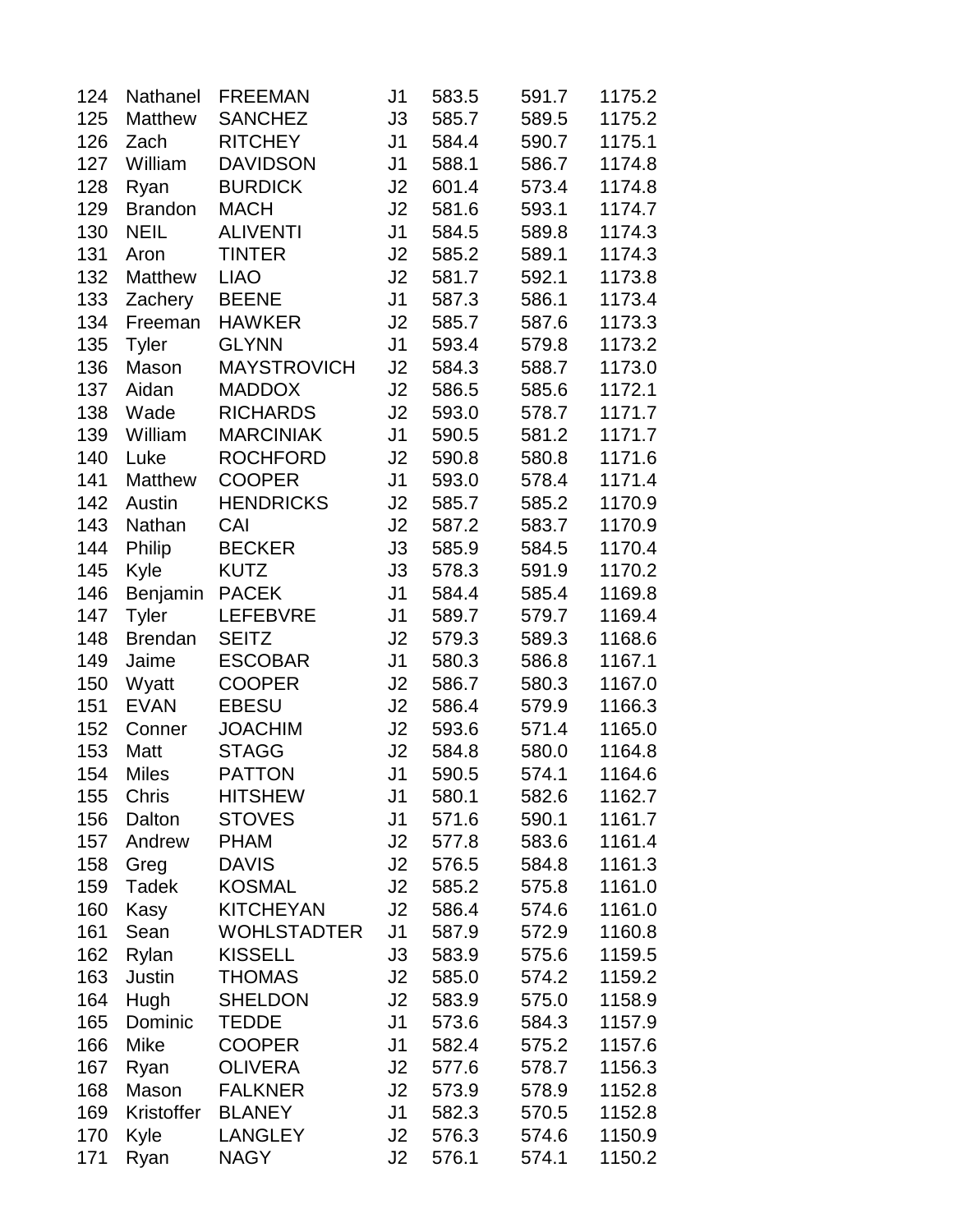| 172 | Fallon         | <b>STRAUCH</b>   | J <sub>2</sub> | 578.4 | 571.2 | 1149.6 |
|-----|----------------|------------------|----------------|-------|-------|--------|
| 173 | Aidan          | <b>HUCK</b>      | J2             | 565.9 | 582.3 | 1148.2 |
| 174 | James          | <b>O'CONNELL</b> | J2             | 569.4 | 578.7 | 1148.1 |
| 175 | Devin          | <b>SCHWINDT</b>  | J <sub>2</sub> | 566.6 | 580.6 | 1147.2 |
| 176 | Michael        | <b>JEROME</b>    | J3             | 574.2 | 571.9 | 1146.1 |
| 177 | Kyle           | <b>STEVENSON</b> | J <sub>2</sub> | 570.7 | 574.9 | 1145.6 |
| 178 | Flint          | <b>POKORNY</b>   | J <sub>2</sub> | 574.4 | 567.1 | 1141.5 |
| 179 | <b>Tristen</b> | <b>HIGGINS</b>   | J <sub>1</sub> | 576.0 | 561.1 | 1137.1 |
| 180 | Colton         | <b>PETERS</b>    | J <sub>2</sub> | 557.5 | 575.2 | 1132.7 |
| 181 | Cole           | <b>THOMPSON</b>  | J <sub>2</sub> | 576.4 | 554.4 | 1130.8 |
| 182 | Jason          | <b>KATZ</b>      | J <sub>2</sub> | 558.9 | 570.2 | 1129.1 |
| 183 | Carson         | <b>RILEY</b>     | J <sub>2</sub> | 559.6 | 568.1 | 1127.7 |
| 184 | Ryan           | <b>MONDONEDO</b> | J2             | 555.9 | 565.8 | 1121.7 |
| 185 | <b>Bryce</b>   | <b>STURTZ</b>    | J2             | 561.2 | 554.5 | 1115.7 |
| 186 | Austin         | <b>FLETCHER</b>  | J2             | 556.8 | 557.0 | 1113.8 |
| 187 | <b>Nick</b>    | <b>DOREY</b>     | J <sub>1</sub> | 542.1 | 548.0 | 1090.1 |
|     |                |                  |                |       |       |        |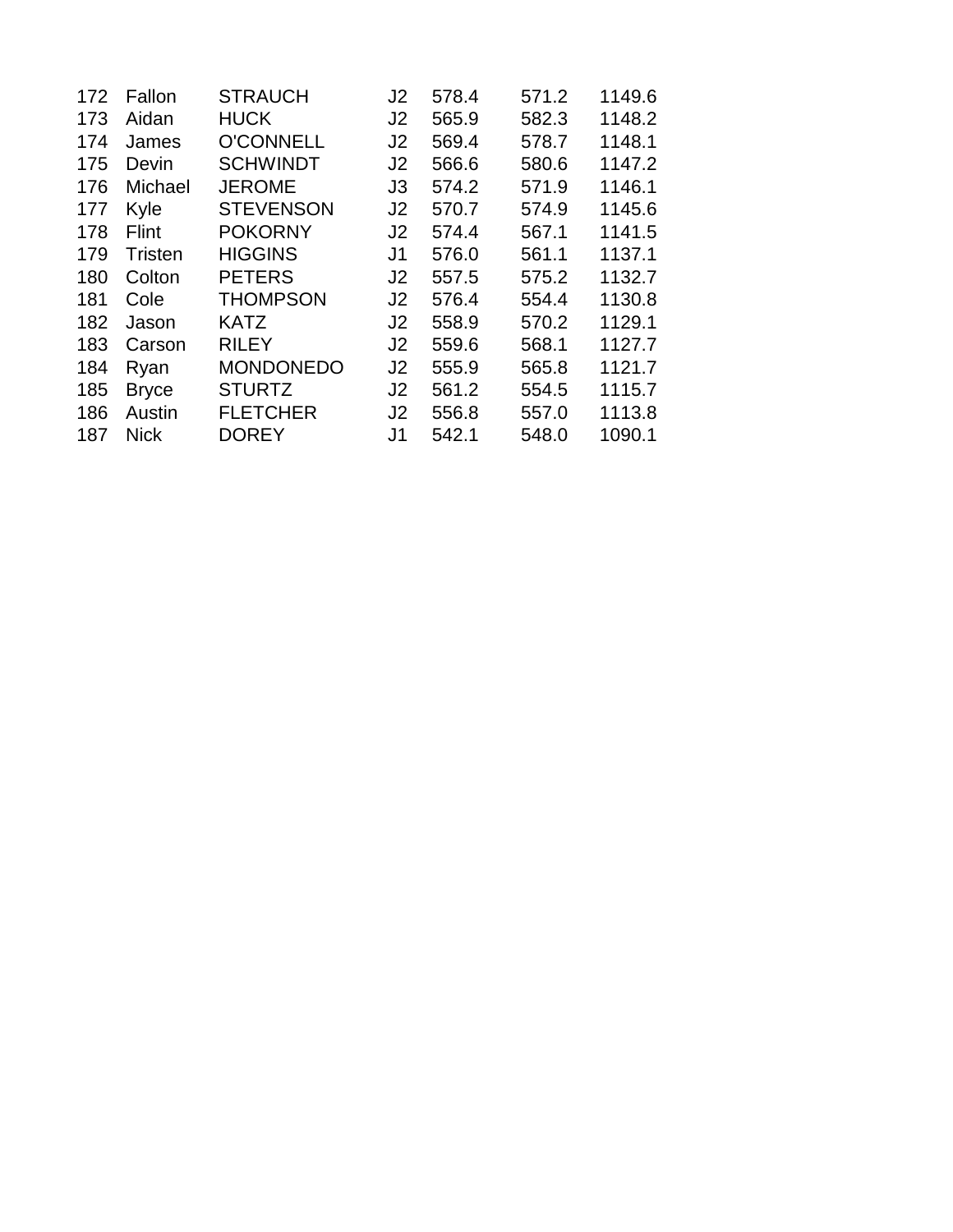## **2016 National Junior Olympic Championships 50m Three Position Rifle Men Results 10-13 April 2016**

| Champion           | <b>Nathan Brewer</b>       | 2338 |
|--------------------|----------------------------|------|
| 2nd Place          | <b>Mitchell Van Patten</b> | 2324 |
| 3rd Place          | <b>Billy Azzinaro</b>      | 2323 |
| High J2            | <b>William Shaner</b>      | 2311 |
| 2nd J <sub>2</sub> | <b>Casper Schadler</b>     | 2285 |
| 3rd J <sub>2</sub> | <b>Peter Fiori</b>         | 2273 |
| High J3            | <b>Scott Rockett</b>       | 2237 |
| $2nd$ J3           | <b>Kyle Kutz</b>           | 2203 |
| 3rd J3             | <b>Matthew Sanchez</b>     | 2201 |

|                | Rank Bib First | <b>Last Exercise State State State State State State State State State State State State State State State State State State State State State State State State State State State State State State State State State State S</b> |                | J State   | Day 1 | Day 2 | Match | <b>xT</b> | Final FP |                | <b>Total</b> |
|----------------|----------------|------------------------------------------------------------------------------------------------------------------------------------------------------------------------------------------------------------------------------------|----------------|-----------|-------|-------|-------|-----------|----------|----------------|--------------|
| $\mathbf 1$    | 129 Nathan     | <b>BREWER</b>                                                                                                                                                                                                                      | J <sub>1</sub> | NY        | 1164  | 1166  | 2330  | 117       | 448.0    | 8              | 2338         |
| $\overline{2}$ | 606 Mitchell   | <b>VAN PATTEN</b>                                                                                                                                                                                                                  | J <sub>1</sub> | ID        | 1157  | 1163  | 2320  | 88        | 415.3    | 4              | 2324         |
| 3              | 110 Billy      | <b>AZZINARO</b>                                                                                                                                                                                                                    | J <sub>1</sub> | <b>NJ</b> | 1156  | 1161  | 2317  | 102       | 436.0    | 6              | 2323         |
| 4              | 147 Spencer    | <b>CAP</b>                                                                                                                                                                                                                         | J <sub>1</sub> | <b>NJ</b> | 1161  | 1153  | 2314  | 97        | 426.5    | 5              | 2319         |
| 5              | 540 William    | <b>SHANER</b>                                                                                                                                                                                                                      | J2             | CO        | 1157  | 1154  | 2311  | 102       | 446.9    | $\overline{7}$ | 2318         |
| 6              | 157 B Drew     | <b>CHEEZUM</b>                                                                                                                                                                                                                     | J <sub>1</sub> | MD        | 1152  | 1163  | 2315  | 87        | 403.6    | 3              | 2318         |
| $\overline{7}$ | 108 William    | <b>ANTI</b>                                                                                                                                                                                                                        | J <sub>1</sub> | CO        | 1155  | 1156  | 2311  | 95        | 393.0    | $\mathbf{1}$   | 2312         |
| 8              | 133 Jacob      | <b>BUCHANAN</b>                                                                                                                                                                                                                    | J <sub>1</sub> | <b>TX</b> | 1146  | 1149  | 2295  | 92        | 394.3    | $\overline{2}$ | 2297         |
| 9              | 553 Jason      | <b>SPAUDE</b>                                                                                                                                                                                                                      | J <sub>1</sub> | MI        | 1149  | 1138  | 2287  | 77        |          |                |              |
| 10             | 526 Casper     | SCHADLER                                                                                                                                                                                                                           | J2             | WA.       | 1135  | 1150  | 2285  | 81        |          |                |              |
| 11             | 368 Nick       | LEARN                                                                                                                                                                                                                              | J <sub>1</sub> | WI        | 1144  | 1136  | 2280  | 82        |          |                |              |
| 12             | 405 Mark       | <b>MATHENY</b>                                                                                                                                                                                                                     | J <sub>1</sub> | AK        | 1140  | 1138  | 2278  | 67        |          |                |              |
| 13             | 520 Tobin      | SANCTUARY                                                                                                                                                                                                                          | J <sub>1</sub> | <b>TX</b> | 1133  | 1142  | 2275  | 89        |          |                |              |
| 14             | 223 Peter      | <b>FIORI</b>                                                                                                                                                                                                                       | J <sub>2</sub> | <b>NJ</b> | 1129  | 1144  | 2273  | 75        |          |                |              |
| 15             | 528 John       | <b>SCHNERING III</b>                                                                                                                                                                                                               | J <sub>1</sub> | Ak        | 1143  | 1129  | 2272  | 76        |          |                |              |
| 16             | 548 David      | <b>SINK</b>                                                                                                                                                                                                                        | J <sub>1</sub> | MD        | 1133  | 1137  | 2270  | 76        |          |                |              |
| 17             | 467 Alec       | <b>PATAJO</b>                                                                                                                                                                                                                      | J2             | IN        | 1132  | 1138  | 2270  | 67        |          |                |              |
| 18             | 443 Justin     | <b>NISSEN</b>                                                                                                                                                                                                                      | J1             | AK        | 1135  | 1134  | 2269  | 84        |          |                |              |
| 19             | 125 Nicholas   | <b>BORELLE</b>                                                                                                                                                                                                                     | J <sub>1</sub> | <b>PA</b> | 1140  | 1123  | 2263  | 85        |          |                |              |
| 20             | 130 Robert     | <b>BROADSTREET</b>                                                                                                                                                                                                                 | J <sub>1</sub> | <b>MO</b> | 1128  | 1135  | 2263  | 83        |          |                |              |
| 21             | 192 Jared      | <b>DESROSIERS</b>                                                                                                                                                                                                                  | J <sub>1</sub> | МA        | 1136  | 1125  | 2261  | 72        |          |                |              |
| 22             | 168 Levi       | <b>CLARK</b>                                                                                                                                                                                                                       | J <sub>1</sub> | <b>OR</b> | 1131  | 1130  | 2261  | 66        |          |                |              |
| 23             | 455 Wyatt      | OPENSHAW                                                                                                                                                                                                                           | J2             | MD        | 1132  | 1128  | 2260  | 75        |          |                |              |
| 24             | 276 Mason      | <b>HAMILTON</b>                                                                                                                                                                                                                    | J2             | KY        | 1142  | 1118  | 2260  | 70        |          |                |              |
| 25             | 176 Ethan      | <b>COOK</b>                                                                                                                                                                                                                        | J <sub>1</sub> | MI        | 1129  | 1130  | 2259  | 77        |          |                |              |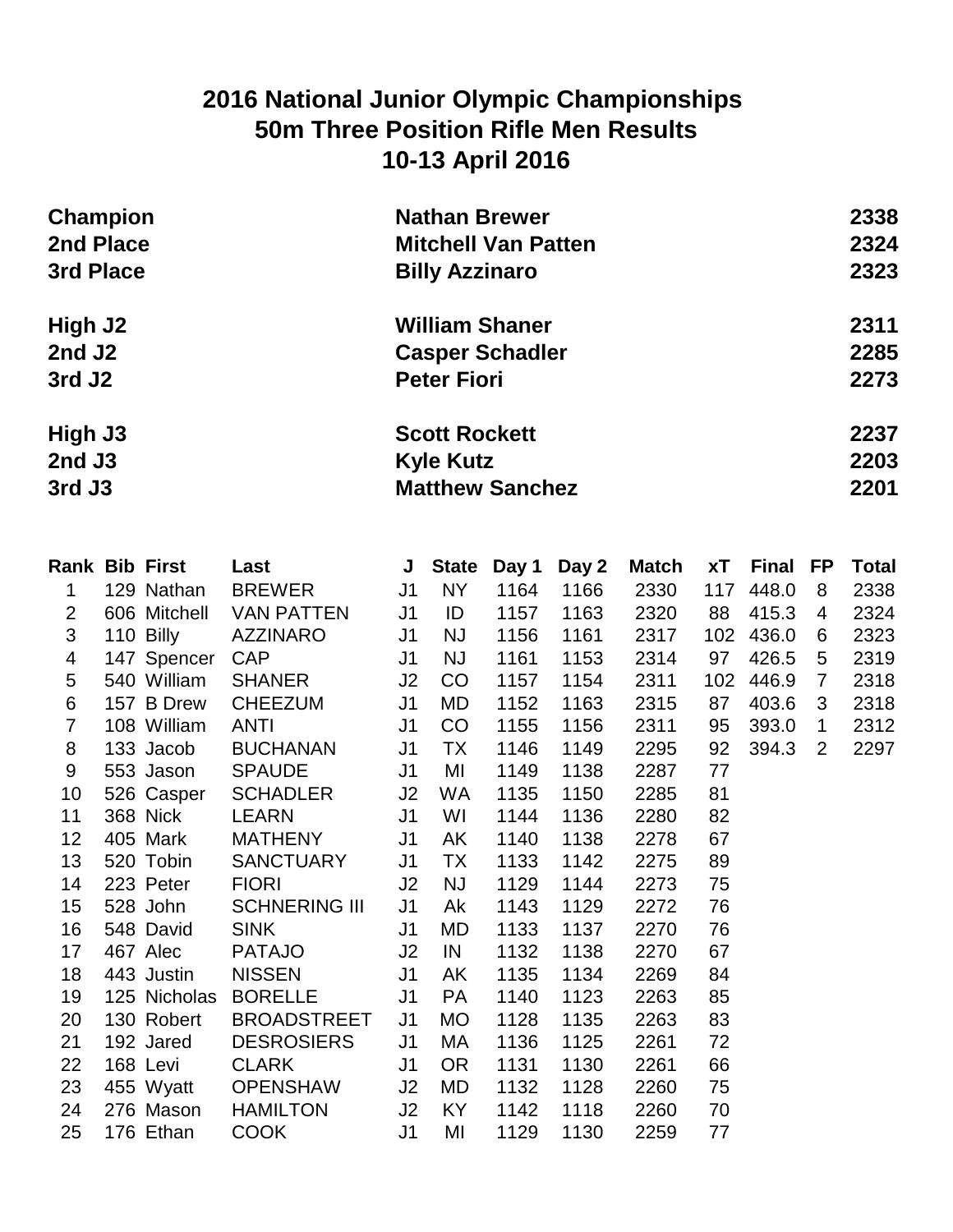| 26 |                 | 396 William | <b>MARCINIAK</b>    | J <sub>1</sub> | NJ        | 1125 | 1134 | 2259 | 67 |
|----|-----------------|-------------|---------------------|----------------|-----------|------|------|------|----|
| 27 | 266 Ryan        |             | <b>HABECK</b>       | J <sub>2</sub> | <b>SD</b> | 1126 | 1132 | 2258 | 75 |
| 28 |                 | 364 Jarrett | LASH                | J <sub>2</sub> | VA        | 1123 | 1133 | 2256 | 61 |
| 29 |                 | 518 Cody    | <b>SANCHEZ</b>      | J1             | <b>NM</b> | 1122 | 1131 | 2253 | 72 |
| 30 | 305 John        |             | <b>HIRSCH</b>       | J <sub>1</sub> | IL.       | 1126 | 1123 | 2249 | 70 |
| 31 |                 | 527 Zachary | <b>SCHMIDT</b>      | J <sub>1</sub> | MD        | 1132 | 1115 | 2247 | 62 |
| 32 | 207 Liam        |             | <b>EBERHART</b>     | J <sub>1</sub> | AK        | 1124 | 1120 | 2244 | 59 |
| 33 |                 | 639 Quintin | <b>WOTRING</b>      | J <sub>1</sub> | <b>TN</b> | 1109 | 1133 | 2242 | 70 |
| 34 |                 | 319 Anthony | <b>JACKSON</b>      | J1             | <b>PA</b> | 1126 | 1116 | 2242 | 65 |
| 35 | <b>549 Eric</b> |             | <b>SLOAN</b>        | J1             | <b>CT</b> | 1122 | 1117 | 2239 | 69 |
| 36 |                 | 532 Devin   | <b>SCHWINDT</b>     | J <sub>2</sub> | <b>MO</b> | 1105 | 1133 | 2238 | 77 |
| 37 | 512 Scott       |             | <b>ROCKETT</b>      | J3             | <b>NC</b> | 1107 | 1130 | 2237 | 64 |
| 38 | 330 Nick        |             | <b>KANELLIS</b>     | J <sub>1</sub> | VA        | 1123 | 1113 | 2236 | 59 |
| 39 |                 | 132 Brandon | <b>BRYER</b>        | J1             | ME        | 1113 | 1115 | 2228 | 64 |
| 40 | 303 Ryan        |             | <b>HINSON</b>       | J2             | WA        | 1116 | 1105 | 2221 | 65 |
| 41 |                 | 321 Spencer | <b>JACOBS</b>       | J <sub>1</sub> | <b>OR</b> | 1111 | 1108 | 2219 | 66 |
| 42 | 568 Nick        |             | <b>STOLAROW</b>     | J1             | CA        | 1100 | 1118 | 2218 | 50 |
| 43 |                 | 590 Justin  | <b>THOMAS</b>       | J2             | МT        | 1117 | 1092 | 2209 | 51 |
| 44 | 481 John        |             | <b>PETERSON</b>     | J2             | <b>TX</b> | 1115 | 1090 | 2205 | 62 |
| 45 | 164 Brett       |             | <b>CHRISTIANSON</b> | J2             | <b>ND</b> | 1086 | 1119 | 2205 | 59 |
| 46 | 357 Kyle        |             | <b>KUTZ</b>         | J3             | <b>CT</b> | 1103 | 1100 | 2203 | 57 |
| 47 |                 | 539 Daniel  | <b>SHANEBROOK</b>   | J <sub>1</sub> | IN        | 1103 | 1100 | 2203 | 45 |
| 48 |                 | 226 Austin  | <b>FLETCHER</b>     | J2             | FL        | 1101 | 1101 | 2202 | 79 |
| 49 |                 | 519 Matthew | <b>SANCHEZ</b>      | J3             | FL        | 1098 | 1103 | 2201 | 55 |
| 50 | 641             | David       | <b>WRIGHT</b>       | J <sub>1</sub> | WA        | 1096 | 1104 | 2200 | 53 |
| 51 |                 | 558 Dakota  | <b>SPIVEY</b>       | J <sub>1</sub> | <b>GA</b> | 1096 | 1101 | 2197 | 47 |
| 52 |                 | 325 Connor  | <b>JOACHIM</b>      | J <sub>1</sub> | MS        | 1116 | 1078 | 2194 | 65 |
| 53 | 408 Ryan        |             | <b>MCANDREWS</b>    | J2             | AL        | 1089 | 1105 | 2194 | 49 |
| 54 |                 | 470 Wesley  | <b>PATTON</b>       | J3             | AK        | 1101 | 1088 | 2189 | 52 |
| 55 |                 | 585 Nathan  | <b>TAYLOR</b>       | J1             | <b>TX</b> | 1080 | 1103 | 2183 | 46 |
| 56 | 313 Tyler       |             | <b>HORN</b>         | J <sub>2</sub> | <b>WA</b> | 1093 | 1086 | 2179 | 46 |
| 57 | 456 Kyle        |             | <b>ORDILLE</b>      | J1             | <b>PA</b> | 1082 | 1093 | 2175 | 50 |
| 58 |                 | 301 Tristen | <b>HIGGINS</b>      | J1             | WA        | 1090 | 1083 | 2173 | 49 |
| 59 |                 | 219 Mason   | <b>FALKNER</b>      | J2             | AK        | 1076 | 1092 | 2168 | 44 |
| 60 |                 | 632 Bryan   | <b>WILES</b>        | J1             | MI        | 1087 | 1069 | 2156 | 38 |
| 61 |                 | 379 Norman  | <b>LILYERD</b>      | J2             | MD        | 1086 | 1063 | 2149 | 56 |
| 62 |                 | 324 Michael | <b>JEROME</b>       | J3             | МA        | 1071 | 1073 | 2144 | 50 |
| 63 | 450 Ryan        |             | <b>OGASAWARA</b>    | J <sub>1</sub> | HI        | 1061 | 1072 | 2133 | 44 |
| 64 | 488 Flint       |             | <b>POKORNY</b>      | J2             | <b>CT</b> | 1038 | 1075 | 2113 | 44 |
| 65 |                 | 542 Hugh    | <b>SHELDON</b>      | J <sub>2</sub> | ID        | 1040 | 1060 | 2100 | 36 |
| 66 |                 | 318 Kade    | <b>JACKOVICH</b>    | J2             | AZ        | 1034 | 1055 | 2089 | 33 |
| 67 | 419 Mark        |             | <b>MEYERAAN</b>     | J1             | <b>TN</b> | 996  | 1091 | 2087 | 27 |
| 68 |                 | 429 Marcus  | <b>MOJICA</b>       | J2             | RI        | 1081 | dns  | 1081 | 23 |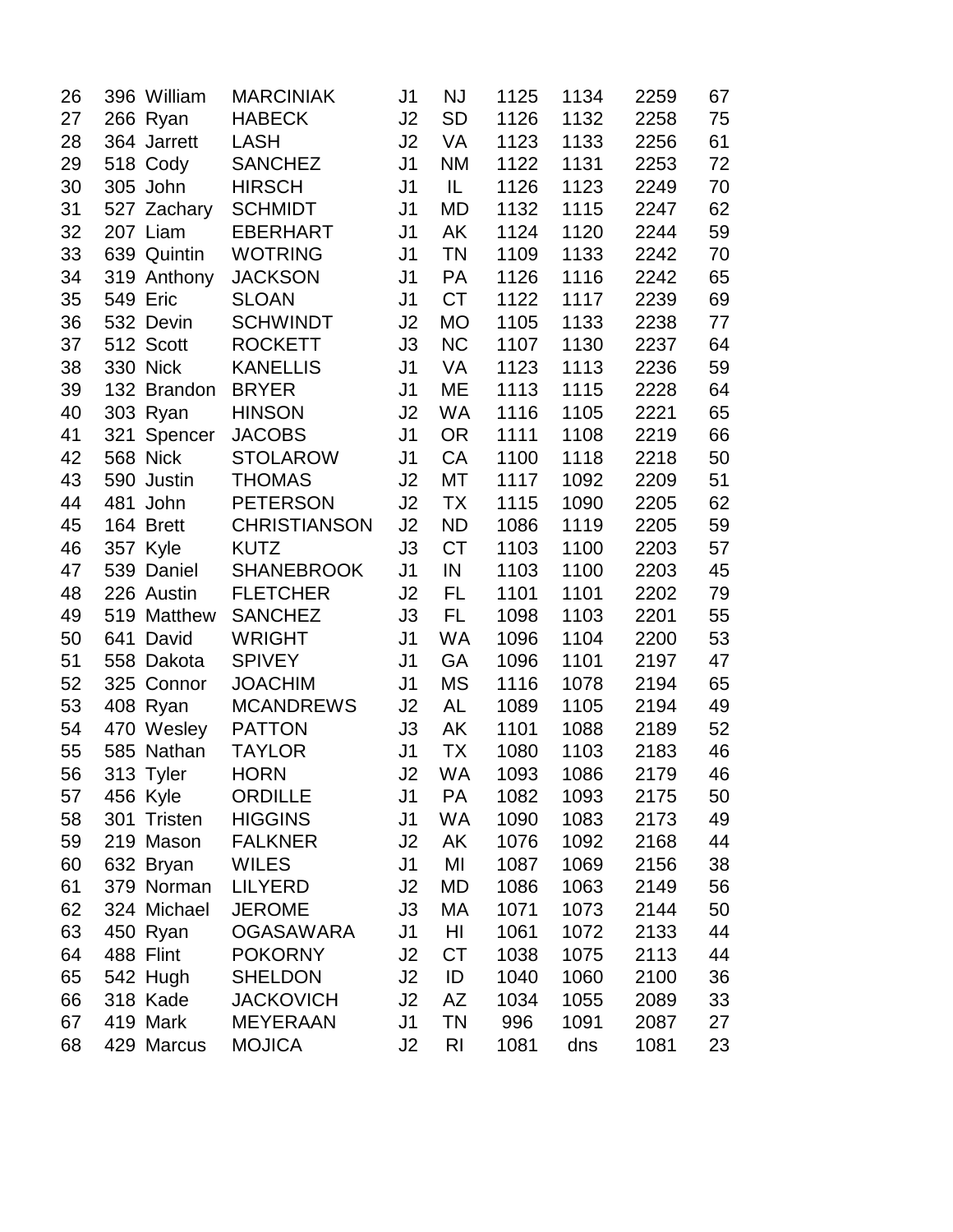## **2016 National Junior Olympic Championships 50m Prone Rifle Men Results 10-13 April 2016**

| <b>Champion</b><br>2nd Place<br>3rd Place           |                        |                                | <b>William Shaner</b><br><b>Nathan Brewer</b><br><b>Quintin Wotring</b> |                                                                          | 1249.5<br>1246.9<br>1244.7 |                |                  |       |                |              |  |
|-----------------------------------------------------|------------------------|--------------------------------|-------------------------------------------------------------------------|--------------------------------------------------------------------------|----------------------------|----------------|------------------|-------|----------------|--------------|--|
| High J2<br>2nd J <sub>2</sub><br>3rd J <sub>2</sub> |                        |                                |                                                                         | <b>Austin Fletcher</b><br><b>Devin Schwindt</b><br><b>Norman Lilyerd</b> |                            |                |                  |       |                |              |  |
| High J3<br>$2nd$ J3<br>3rd J3                       |                        |                                | <b>Matthew Sanchez</b><br><b>Wesley Patton</b><br><b>Scott Rockett</b>  |                                                                          | 1219.5<br>1211.0<br>1203.9 |                |                  |       |                |              |  |
| Rank Bib First                                      |                        | Last                           | J                                                                       | <b>State</b>                                                             | Day 1                      | Day 2          | Match            | Final | FP             | <b>Total</b> |  |
| 1                                                   | 540 William            | <b>SHANER</b>                  | J2                                                                      | CO                                                                       | 620.1                      | 622.4          | 1242.5           | 205.7 | $\overline{7}$ | 1249.5       |  |
| $\overline{2}$                                      | 129 Nathan             | <b>BREWER</b>                  | J <sub>1</sub>                                                          | <b>NY</b>                                                                | 615.4                      | 623.5          | 1238.9 209.0     |       | 8              | 1246.9       |  |
| 3                                                   | 639 Quintin            | <b>WOTRING</b>                 | J1                                                                      | <b>TN</b>                                                                | 620.2                      | 621.5          | 1241.7           | 118.6 | 3              | 1244.7       |  |
| 4                                                   | 133 Jacob              | <b>BUCHANAN</b>                | J <sub>1</sub>                                                          | <b>TX</b>                                                                | 625.0                      | 613.6          | 1238.6           | 162.3 | 5              | 1243.6       |  |
| 5                                                   | 147 Spencer            | <b>CAP</b>                     | J <sub>1</sub>                                                          | <b>NJ</b>                                                                | 619.2                      | 617.3          | 1236.5           | 183.7 | 6              | 1242.5       |  |
| $\,6$                                               | 518 Cody               | <b>SANCHEZ</b>                 | J <sub>1</sub>                                                          | <b>NM</b>                                                                | 611.9                      | 622.7          | 1234.6           | 140.9 | 4              | 1238.6       |  |
| $\overline{7}$                                      | 125 Nicholas           | <b>BORELLE</b>                 | J <sub>1</sub>                                                          | <b>PA</b>                                                                | 612.6                      | 621.3          | 1233.9           | 98.6  | $\overline{2}$ | 1235.9       |  |
| 8                                                   | 157 B Drew             | <b>CHEEZUM</b>                 | J <sub>1</sub>                                                          | MD                                                                       | 609.5                      | 620.9          | 1230.4           | 76.1  | $\mathbf 1$    | 1231.4       |  |
| $9\,$                                               | 226 Austin             | <b>FLETCHER</b>                | J2                                                                      | FL.                                                                      | 612.8                      | 617.6          | 1230.4           |       |                |              |  |
| 10                                                  | 368 Nick               | <b>LEARN</b>                   | J <sub>1</sub>                                                          | WI                                                                       | 613.7                      | 616.7          | 1230.4           |       |                |              |  |
| 11                                                  | 110 Billy              | <b>AZZINARO</b>                | J <sub>1</sub>                                                          | <b>NJ</b>                                                                | 615.1                      | 614.9          | 1230.0           |       |                |              |  |
| 12                                                  | 168 Levi               | <b>CLARK</b>                   | J <sub>1</sub>                                                          | <b>OR</b>                                                                | 613.8                      | 615.7          | 1229.5           |       |                |              |  |
| 13                                                  | 520 Tobin              | <b>SANCTUARY</b>               | J1                                                                      | <b>TX</b>                                                                | 614.6                      | 614.8          | 1229.4           |       |                |              |  |
| 14                                                  | 532 Devin              | <b>SCHWINDT</b>                | J2                                                                      | <b>MO</b>                                                                | 617.8                      | 610.9          | 1228.7           |       |                |              |  |
| 15                                                  | 379 Norman             | <b>LILYERD</b>                 | J2                                                                      | MD                                                                       | 615.5                      | 613.1          | 1228.6           |       |                |              |  |
| 16                                                  | 405 Mark               | <b>MATHENY</b><br><b>FIORI</b> | J <sub>1</sub><br>J2                                                    | AK                                                                       | 611.4                      | 616.3          | 1227.7           |       |                |              |  |
| 17<br>18                                            | 223 Peter<br>276 Mason | <b>HAMILTON</b>                | J2                                                                      | <b>NJ</b><br>KY                                                          | 615.4<br>608.9             | 610.5<br>616.5 | 1225.9<br>1225.4 |       |                |              |  |
| 19                                                  | 130 Robert             | <b>BROADSTREET</b>             | J1                                                                      | MO                                                                       | 611.5                      | 613.7          | 1225.2           |       |                |              |  |
| 20                                                  | 266 Ryan               | <b>HABECK</b>                  | J2                                                                      | <b>SD</b>                                                                | 611.4                      | 613.5          | 1224.9           |       |                |              |  |
| 21                                                  | 108 William            | <b>ANTI</b>                    | J <sub>1</sub>                                                          | CO                                                                       | 613.4                      | 611.5          | 1224.9           |       |                |              |  |
| 22                                                  | 319 Anthony            | <b>JACKSON</b>                 | J <sub>1</sub>                                                          | <b>PA</b>                                                                | 609.6                      | 614.5          | 1224.1           |       |                |              |  |
| 23                                                  | 527 Zachary            | <b>SCHMIDT</b>                 | J <sub>1</sub>                                                          | MD                                                                       | 613.9                      | 609.7          | 1223.6           |       |                |              |  |
| 24                                                  | 176 Ethan              | <b>COOK</b>                    | J <sub>1</sub>                                                          | MI                                                                       | 610.3                      | 612.4          | 1222.7           |       |                |              |  |
| 25                                                  | 192 Jared              | <b>DESROSIERS</b>              | J <sub>1</sub>                                                          | МA                                                                       | 608.3                      | 612.9          | 1221.2           |       |                |              |  |
| 26                                                  | 305 John               | <b>HIRSCH</b>                  | J <sub>1</sub>                                                          | IL                                                                       | 607.4                      | 613.4          | 1220.8           |       |                |              |  |
| 27                                                  | 396 William            | <b>MARCINIAK</b>               | J <sub>1</sub>                                                          | <b>NJ</b>                                                                | 607.0                      | 612.9          | 1219.9           |       |                |              |  |
| 28                                                  | 519 Matthew            | <b>SANCHEZ</b>                 | J3                                                                      | FL                                                                       | 607.4                      | 612.1          | 1219.5           |       |                |              |  |